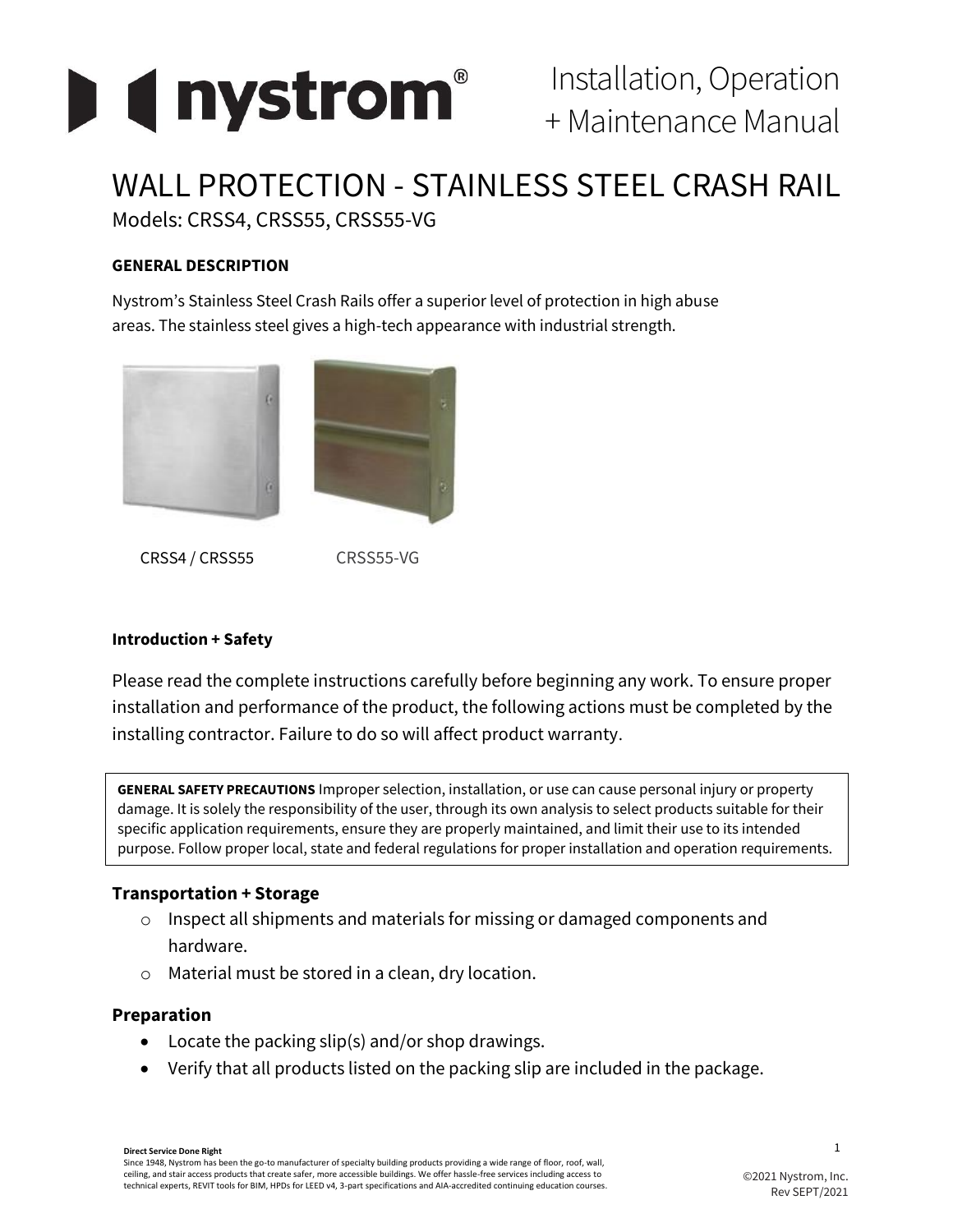- Check the products for damage. If products are damaged, report a freight claim immediately and leave the products in their packaging. If you sign for products without reporting damage you waive your right to a freight claim and will be responsible for their replacement cost.
- Read the instructions thoroughly before beginning installation.

# **Tool List**

- Tape measure
- Marker
- Straight edge
- Bandsaw or Chop saw
- Jigsaw or Hacksaw (for manual cutting)
- Clamps
- Drill, drill bits
- Sandpaper
- Safety equipment: safety glasses, leather gloves, earplugs

# **Pre-Installation**

# **Measure**

- 1. Measure and mark the top of crash rail and rail system centerline on wall or partition per detail sheet.
- 2. Measure and mark end points of crash rail on the centerline.
- 3. Measure and cut retainer and cover sections to length for each crash rail segment. Offsetting the cover joints from the wood retainer joints is recommended for a more uniform appearance. Verify that cut lengths conform exactly to lengths marked on wall or partition. If the retainer lengths are longer than the stainless steel crash rail cover lengths, the end caps will not pull tight against the crash rail ends.

# **Cutting Medium-Gauge Steel**

- 1. It is recommended that the Crash Rail be cut with a band saw or chop saw with the appropriate metal cutting blade. If this is not available, see manual cutting instructions below.
- 2. Manual Cutting:
	- a. Cut steel with an electric jigsaw with a metal cutting blade or with a hacksaw.

#### **Direct Service Done Right**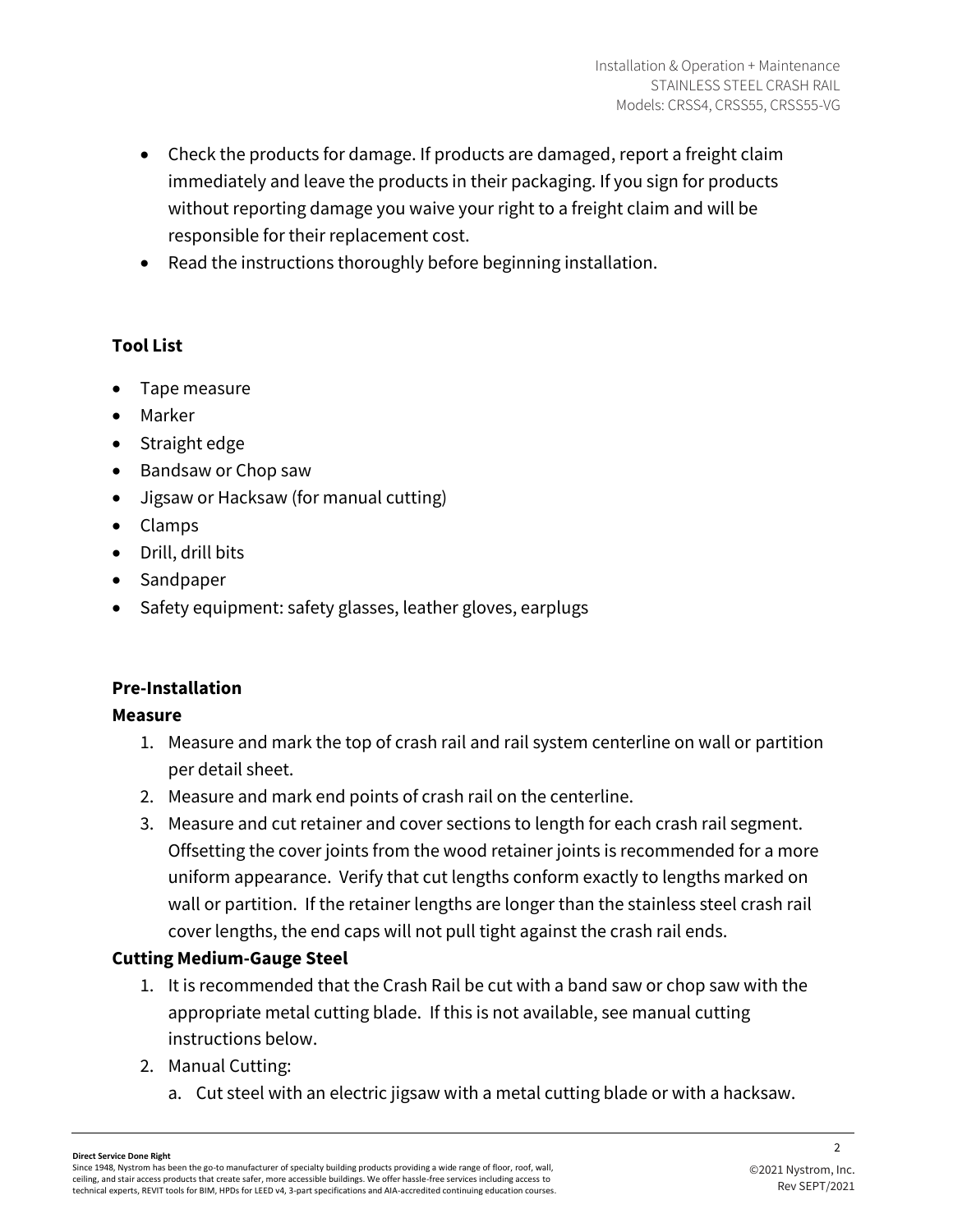- b. Clamp your steel to a work bench or sawhorse. For thinner gauge metal you may want to use a piece of scrap wood as backing so that the stainless steel sheet does not bend during cutting.
- c. Mark a line along which you wish to make your cut with a permanent marker or scribe.
- d. Put on a pair of safety glasses, leather gloves and earplugs. Fit your metal cutting blade into your hacksaw or jigsaw. Line the blade up with the edge of the steel sheet and activate the electric saw blade. The blade may heat up quickly, which will cause it to dull, so work slowly and take frequent breaks from cutting. Always keep hands and fingers out of the path of the saw blade and watch for flying debris. If the saw blade gets stuck at any point, immediately disengage the power and realign the blade to prevent damage to the saw.
- e. Sand the rough edges and burs with sandpaper after you have allowed the piece to cool.

# **INSTALLATION**

- 1. Measure and mark centerline for attachment fasteners on retainer sections
- 2. Measure and mark vertical centerlines for retainer attachment fasteners on this centerline. Retainer fasteners should be no more than 32" (812.8mm) on center and within 3" (76.2mm) of the end of each retainer segment.
- 3. Measure and market vertical centerlines for attachment fasteners on the rail system centerline on wall or partition.
- 4. Drill fastener holes in wall or partition. For most drywall applications we recommend 1/4" toggle bolts. For most masonry applications we recommend 1/4" screws and plug anchors.
- 5. Drill fastener holes in retainer lengths to align with holes on wall or partition. Makes holes as small as possible, allowing for fasteners.
- 6. Secure retainers to wall or partition. If splices were necessary, make sure adjoining sections are aligned exactly to facilitate mounting stainless covers.
- 7. Install covers; offsetting the cover joints from the wood retainer joints is recommended for a more uniform appearance.
- 8. Install endplates. Hold endplates in position taking care to allow equal overlap of retainer at top, bottom, and front face of cover. Mark holds for attachment screws and drill pilot holes for the #10x2" stainless steel oval head screws. Attach endplates.
- 9. Remove protection covering from over and endplates and clean surfaces as necessary.

#### **Direct Service Done Right**